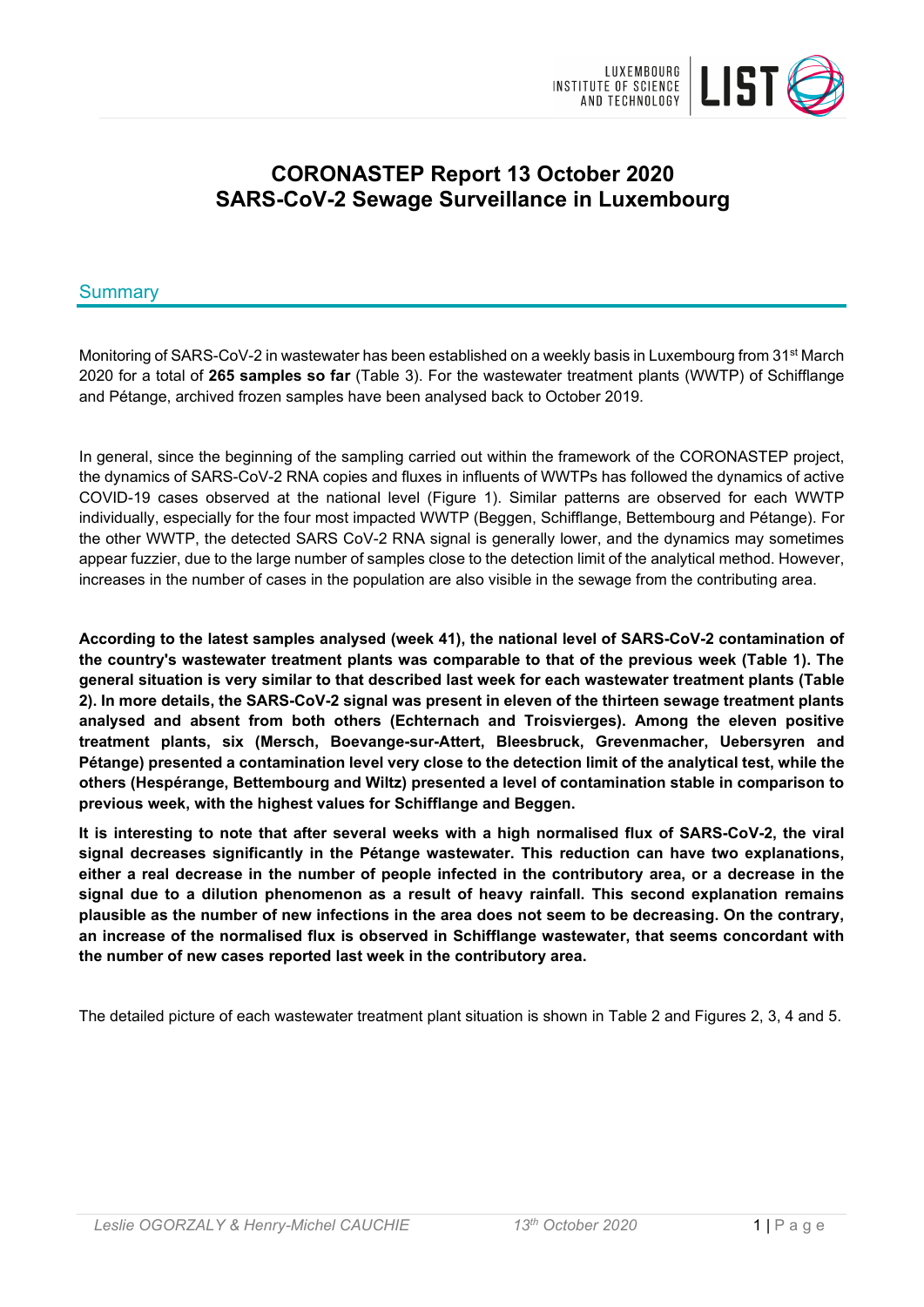

*Table 1 – National level of SARS-CoV-2 contamination of wastewaters in Luxembourg.*



*Dark green: negative samples for SARS-CoV-2 gene E (-), Green to red: positive samples for SARS-CoV-2 gene E. The intensity of the color is related to the national SARS-CoV-2 flux (RNA copies / day / 100 000 equivalent inhabitants).*

| Year                                               |                         | 2019                         |                          |            |           |           |           |                                       |                             |                                         |                                                      |           |                         |                                             |                                               |                                            |                          |                     |            |              | 2020                |                                  |                 |                     |             |                                    |                                     |             |            |            |            |                          |            |            |            |            |
|----------------------------------------------------|-------------------------|------------------------------|--------------------------|------------|-----------|-----------|-----------|---------------------------------------|-----------------------------|-----------------------------------------|------------------------------------------------------|-----------|-------------------------|---------------------------------------------|-----------------------------------------------|--------------------------------------------|--------------------------|---------------------|------------|--------------|---------------------|----------------------------------|-----------------|---------------------|-------------|------------------------------------|-------------------------------------|-------------|------------|------------|------------|--------------------------|------------|------------|------------|------------|
| Week                                               | ⊣<br>4<br>ă<br>$\omega$ | $\frac{3}{4}$<br>る<br>d<br>⋧ | $\frac{9}{5}$<br>읫<br>Š  | 12<br>Week | ന<br>Week | ∼<br>Week | G<br>Week | ↽<br>$\overline{\phantom{0}}$<br>Week | $\overline{a}$<br>⊣<br>Week | LN.<br>$\overline{\phantom{0}}$<br>Week | G<br>$\mathbf{\mathbf{\mathbf{\mathsf{H}}}}$<br>Week | ↖<br>Week | $\infty$<br>⊣<br>ě<br>3 | ᡡ<br>↽<br>$\overline{\mathbf{c}}$<br>Φ<br>≳ | $\circ$<br>$\sim$<br>$\mathbf{a}$<br><b>s</b> | ⊣<br>$\sim$<br>φŘ<br>$\mathbf \omega$<br>≷ | $\sim$<br>$\sim$<br>Week | m<br>$\sim$<br>Week | 24<br>Week | 25<br>승<br>Š | 26<br>畜<br><b>S</b> | $\overline{ }$<br>$\sim$<br>Week | $^{28}$<br>Week | ഗ<br>$\sim$<br>Week | ▭<br>ഩ<br>ě | ٣<br>$\sim$<br>$\overline{a}$<br>⋧ | $\frac{2}{3}$<br>슰<br>$\omega$<br>≷ | ೫<br>る<br>Š | 34<br>Week | 35<br>Week | 36<br>Week | $\sim$<br>$\sim$<br>Week | 38<br>Week | 39<br>Week | 40<br>Week | 41<br>Week |
| ntaminati<br>National<br>᠊ᢛ<br>><br>$\omega$<br>පි | ٠                       | $\sim$                       | $\overline{\phantom{a}}$ | -          | $\sim$    | ٠         |           |                                       |                             |                                         |                                                      |           |                         |                                             |                                               |                                            |                          |                     |            |              |                     |                                  |                 |                     |             |                                    |                                     |             |            |            |            |                          |            |            |            |            |

*Figure 1 – RT-qPCR quantification time-course monitoring of SARS-CoV-2 (E gene) in Luxembourgish wastewater samples from March to October 2020. Grey squares: daily-confirmed cases for Luxembourgish residents (https://data.public.lu/fr/datasets/donnees-covid19/), dots: cumulative SARS-CoV-2 flux (RNA copies / day / 100 000 equivalent inhabitants).*

#### Luxembourg

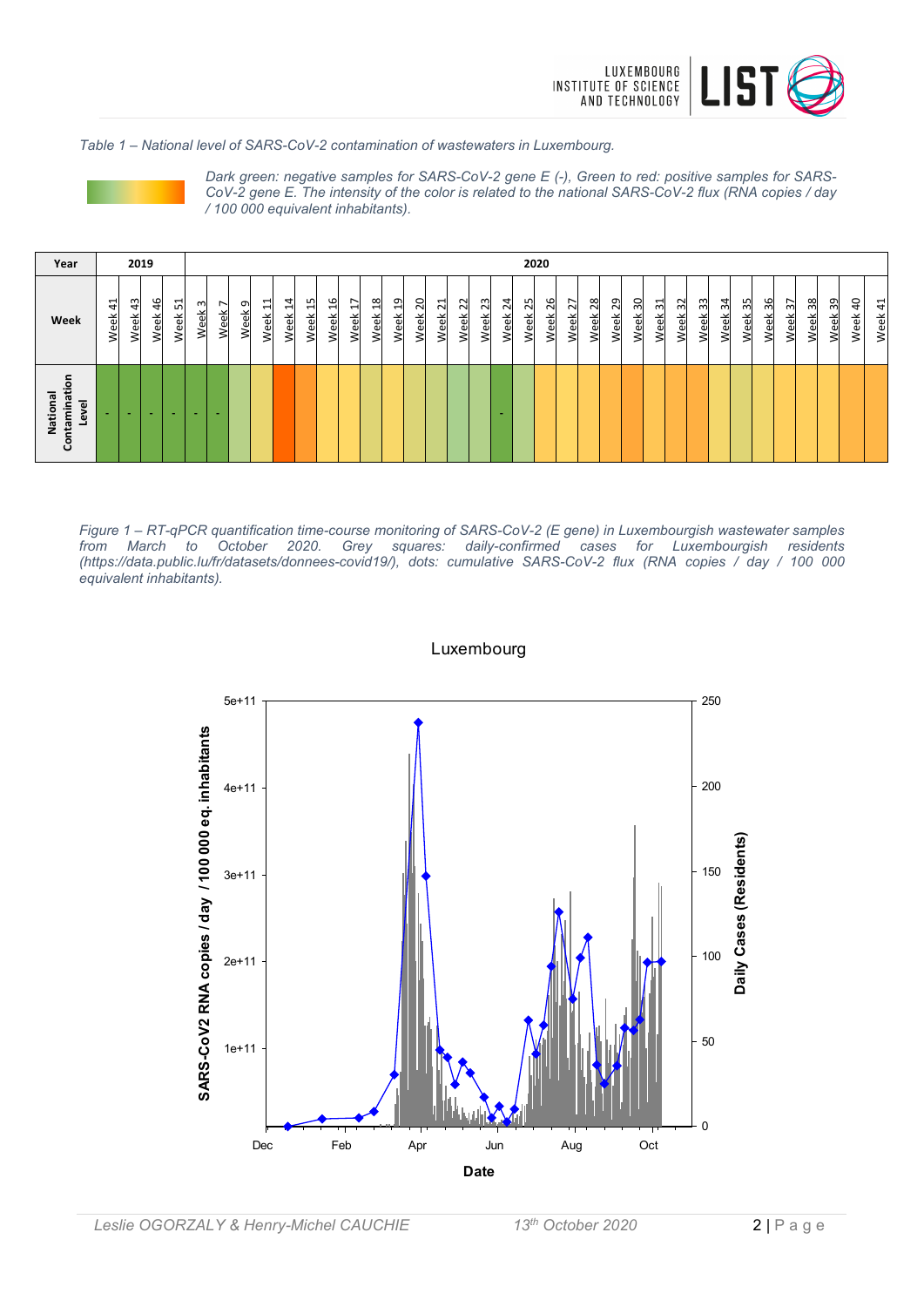

*Table 2 - Level of SARS-CoV-2 contamination of each analyzed wastewater treatment plant in Luxembourg. BEG: Beggen, BET: Bettembourg, SCH: Schifflange, BLE: Bleesbruck, MER: Mersch, PET: Pétange, HES: Hespèrange, ECG: Echternach, UEB: Uebersyren, GRE: Grevenmacher, TRO: Troisvierges, BOE: Boevange sur Attert, WIL: Wiltz*



*Dark green: negative samples for SARS-CoV-2 gene E (-), Green to red: positive samples for SARS-CoV-2 gene E. The intensity of the color is related to the RT-qPCR signal (Ct values)*

|            | 2019                   |         |                          |         |                                      |                                     | 2020        |         |         |            |                       |                                      |                        |                |            |                         |            |            |            |            |            |            |            |            |            |                       |            |            |            |            |            |                |            |            |                        |            |
|------------|------------------------|---------|--------------------------|---------|--------------------------------------|-------------------------------------|-------------|---------|---------|------------|-----------------------|--------------------------------------|------------------------|----------------|------------|-------------------------|------------|------------|------------|------------|------------|------------|------------|------------|------------|-----------------------|------------|------------|------------|------------|------------|----------------|------------|------------|------------------------|------------|
|            |                        |         | <b>Before first case</b> |         |                                      |                                     |             |         |         | $1st$ wave |                       |                                      |                        |                |            |                         |            |            |            |            |            |            |            |            |            |                       |            |            | $2nd$ wave |            |            |                |            |            |                        |            |
| WWTP       | $\overline{4}$<br>Week | Week 43 | Week 46                  | Week 51 | $\boldsymbol{\omega}$<br><b>Week</b> | $\overline{ }$<br>Week <sup>-</sup> | G<br>Week ! | Week 11 | Week 14 | Week 15    | $\frac{6}{1}$<br>Week | ∼<br>$\overline{\mathbf{t}}$<br>Week | $\frac{8}{18}$<br>Week | $^{9}$<br>Week | 20<br>Week | $\overline{21}$<br>Week | 22<br>Week | 23<br>Week | 24<br>Week | 25<br>Week | 26<br>Week | 27<br>Week | 28<br>Week | 29<br>Week | 30<br>Week | $\frac{1}{3}$<br>Week | 32<br>Week | 33<br>Week | 34<br>Week | 35<br>Week | 36<br>Week | ↖<br>m<br>Week | 38<br>Week | 39<br>Week | $\overline{a}$<br>Week | 41<br>Week |
| <b>BEG</b> |                        |         |                          |         |                                      |                                     |             |         |         |            |                       |                                      |                        |                |            |                         |            |            |            |            |            |            |            |            |            |                       |            |            |            |            |            |                |            |            |                        |            |
| <b>BET</b> |                        |         |                          |         |                                      |                                     |             |         |         |            |                       |                                      |                        |                |            |                         |            |            |            |            |            |            |            |            |            |                       |            |            |            |            |            |                |            |            |                        |            |
| <b>SCH</b> |                        |         |                          |         |                                      |                                     |             |         |         |            |                       |                                      |                        |                |            |                         |            |            |            |            |            |            |            |            |            |                       |            |            |            |            |            |                |            |            |                        |            |
| <b>BLE</b> |                        |         |                          |         |                                      |                                     |             |         |         |            |                       |                                      |                        |                |            |                         |            |            |            |            |            |            |            |            |            |                       |            |            |            |            |            |                |            |            |                        |            |
| <b>MER</b> |                        |         |                          |         |                                      |                                     |             |         |         |            |                       |                                      |                        |                |            |                         |            |            |            |            |            |            |            |            |            |                       |            |            |            |            |            |                |            |            |                        |            |
| <b>PET</b> |                        |         |                          |         |                                      |                                     |             |         |         |            |                       |                                      |                        |                |            |                         |            |            |            |            |            |            |            |            |            |                       |            |            |            |            |            |                |            |            |                        |            |
| <b>HES</b> |                        |         |                          |         |                                      |                                     |             |         |         |            |                       |                                      |                        |                |            |                         |            |            |            |            |            |            |            |            |            |                       |            |            |            |            |            |                |            |            |                        |            |
| <b>ECH</b> |                        |         |                          |         |                                      |                                     |             |         |         |            |                       |                                      |                        |                |            |                         |            |            |            |            |            |            |            |            |            |                       |            |            |            |            |            |                |            |            |                        |            |
| <b>UEB</b> |                        |         |                          |         |                                      |                                     |             |         |         |            |                       |                                      |                        |                |            |                         |            |            |            |            |            |            |            |            |            |                       |            |            |            |            |            |                |            |            |                        |            |
| <b>GRE</b> |                        |         |                          |         |                                      |                                     |             |         |         |            |                       |                                      |                        |                |            |                         |            |            |            |            |            |            |            |            |            |                       |            |            |            |            |            |                |            |            |                        |            |
| <b>TRO</b> |                        |         |                          |         |                                      |                                     |             |         |         |            |                       |                                      |                        |                |            |                         |            |            |            |            |            |            |            |            |            |                       |            |            |            |            |            |                |            |            |                        |            |
| <b>BOE</b> |                        |         |                          |         |                                      |                                     |             |         |         |            |                       |                                      |                        |                |            |                         |            |            |            |            |            |            |            |            |            |                       |            |            |            |            |            |                |            |            |                        |            |
| <b>WIL</b> |                        |         |                          |         |                                      |                                     |             |         |         |            |                       |                                      |                        |                |            |                         |            |            |            |            |            |            |            |            |            |                       |            |            |            |            |            |                |            |            |                        |            |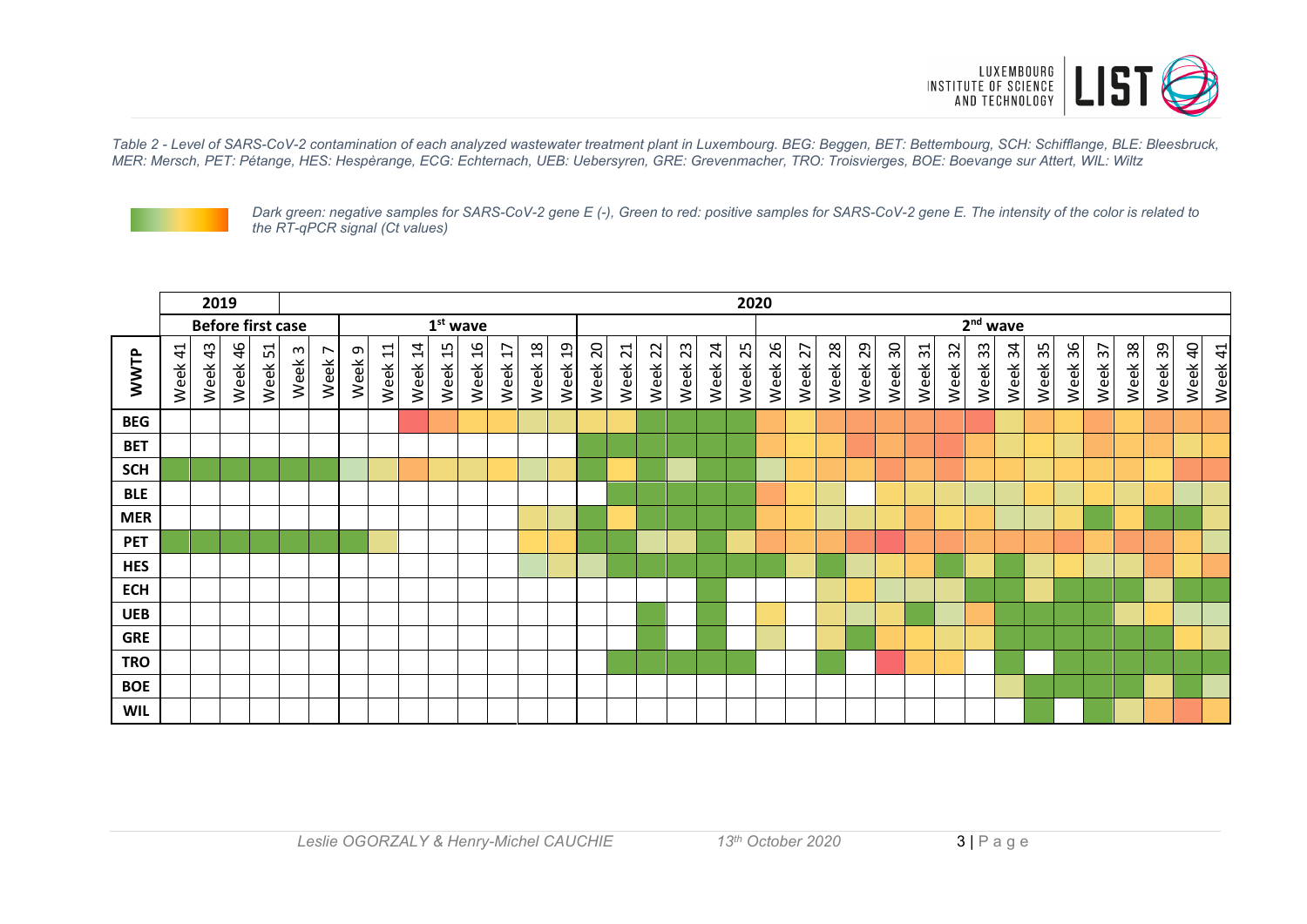









**Bettembourg**



**Date** Apr May Jun Jul Aug Sep Oct Nov

**Weekly cases**

Weekly cases

 $\Omega$ 

50

100

150

200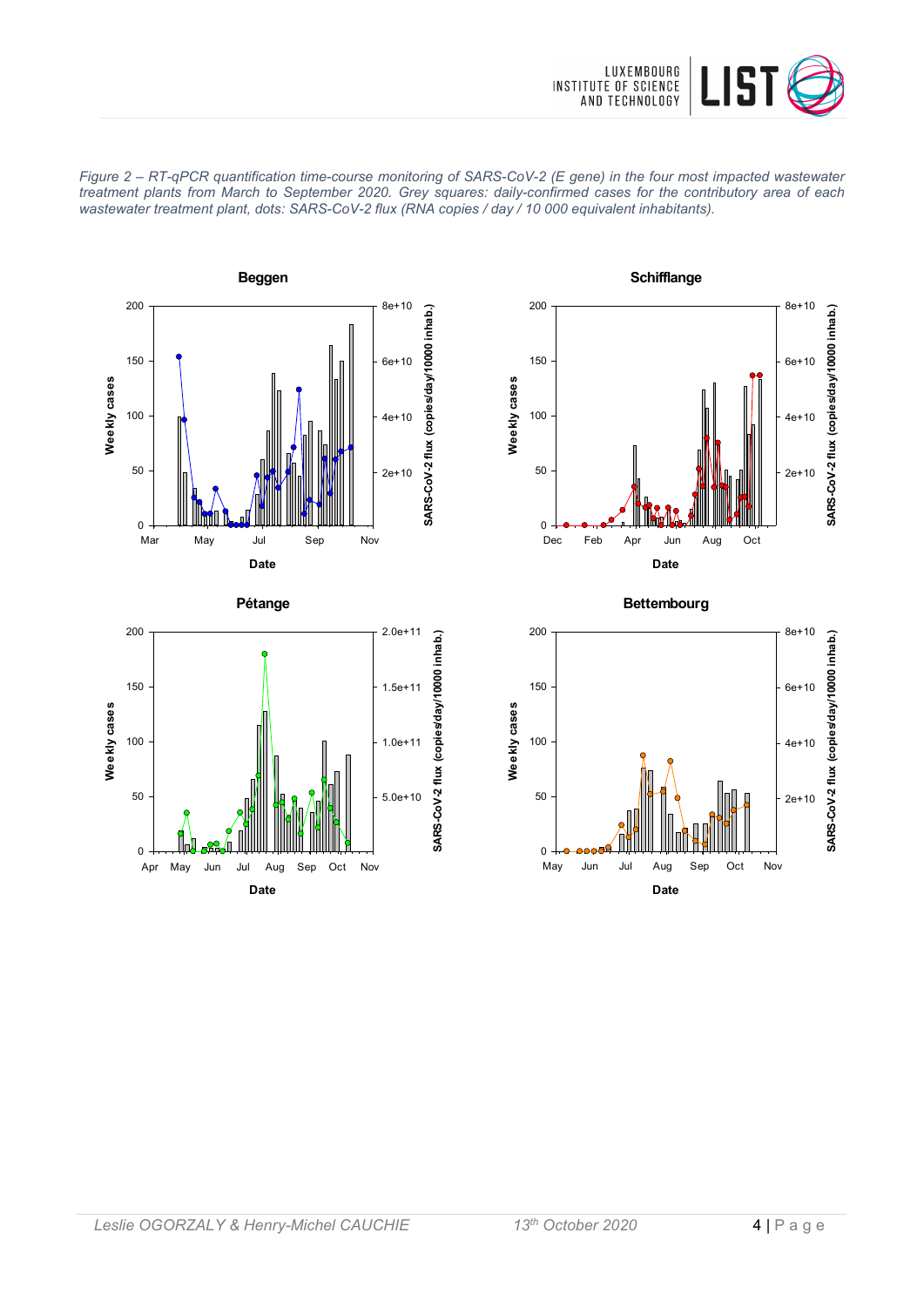







#### **Boevange-sur-Attert**

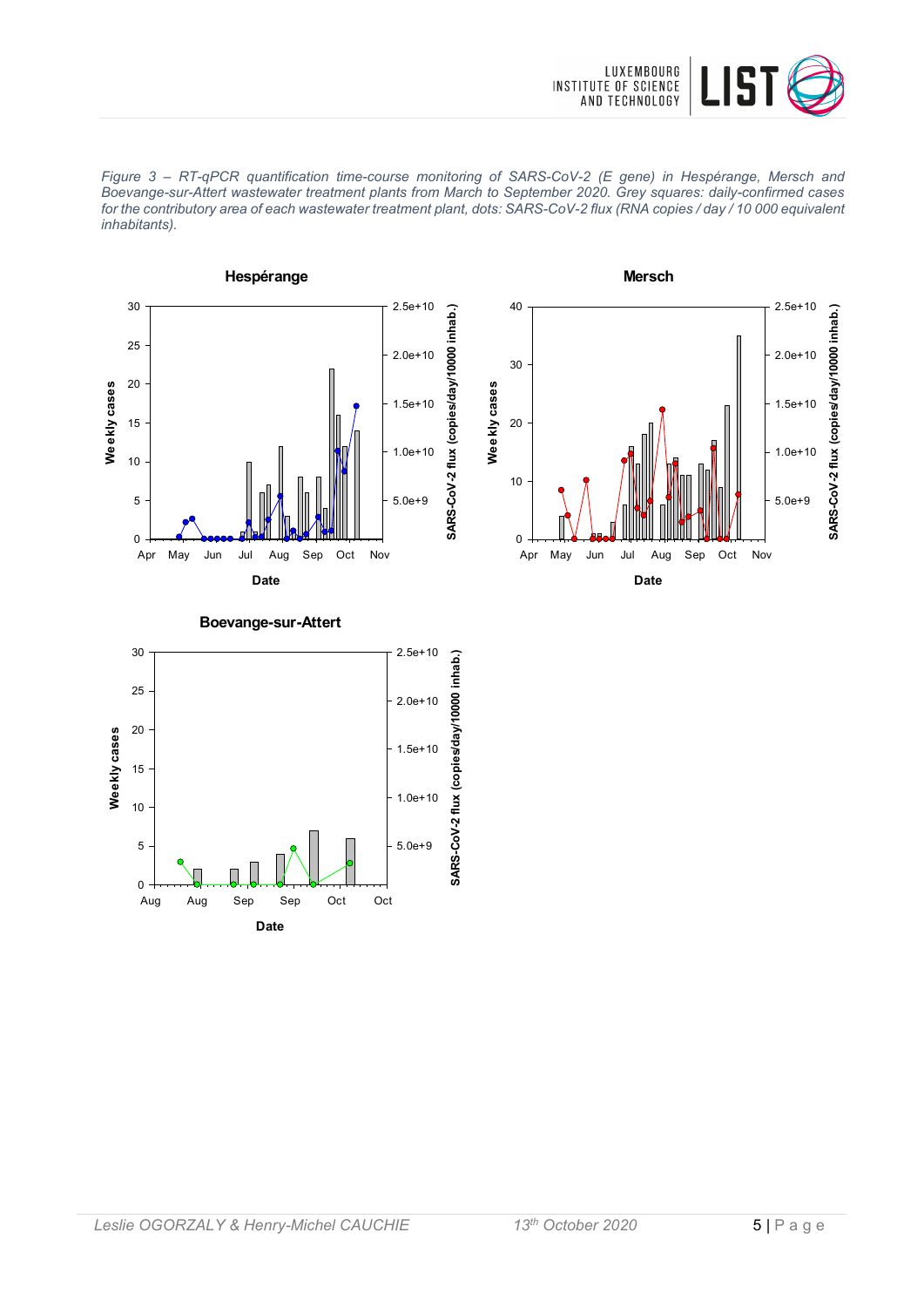









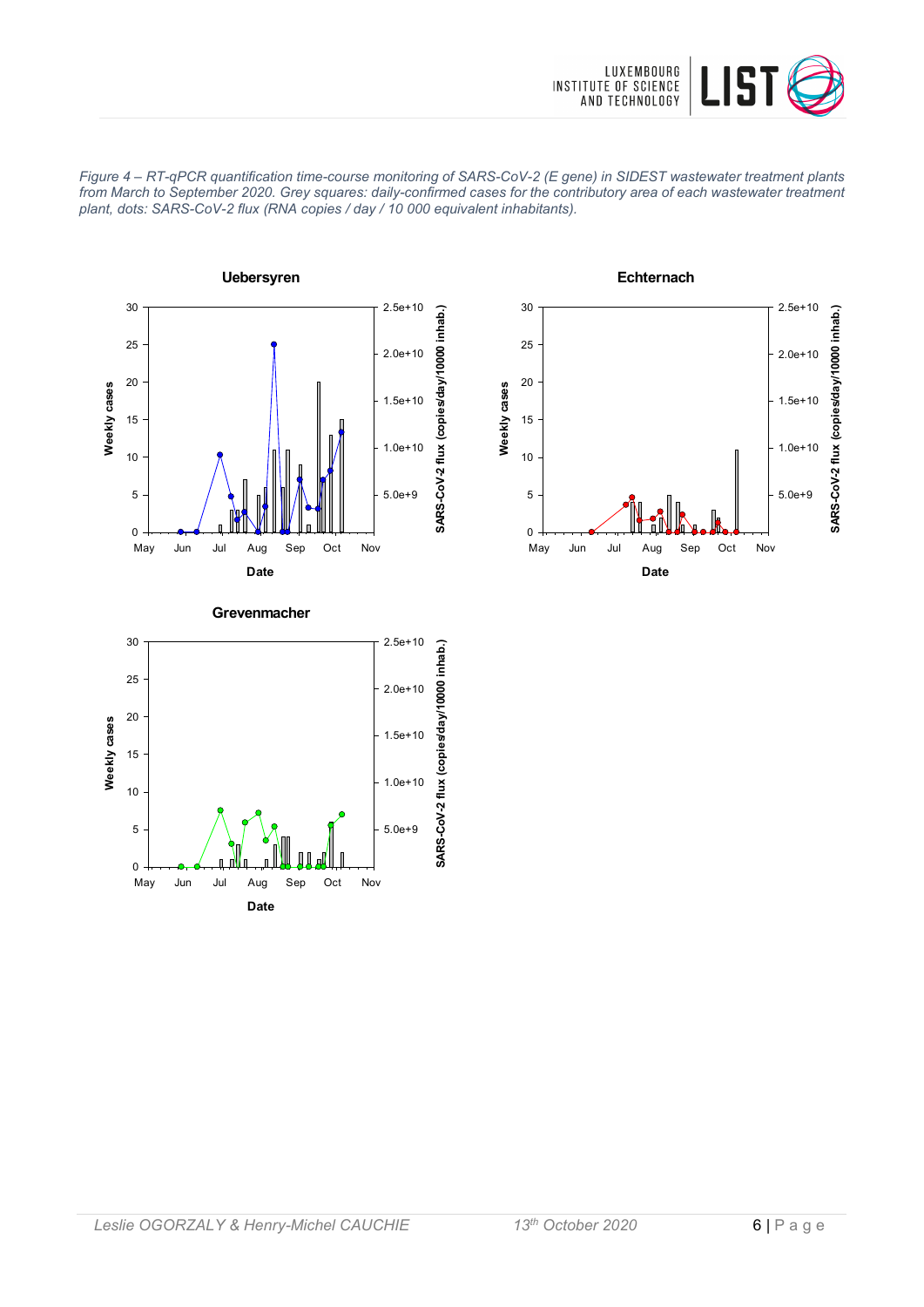







30 3.0e+11SARS-CoV-2 flux (copies/day/10000 inhab.) **SARS-CoV-2 flux (copies/day/10000 inhab.)** 25 2.5e+11 20 2.0e+11 Weekly cases **Weekly cases** 15 1.5e+11 10 1.0e+11 5.0e+10 5  $\overline{0}$ Aug Aug Sep Sep Oct **Date**

**Wiltz**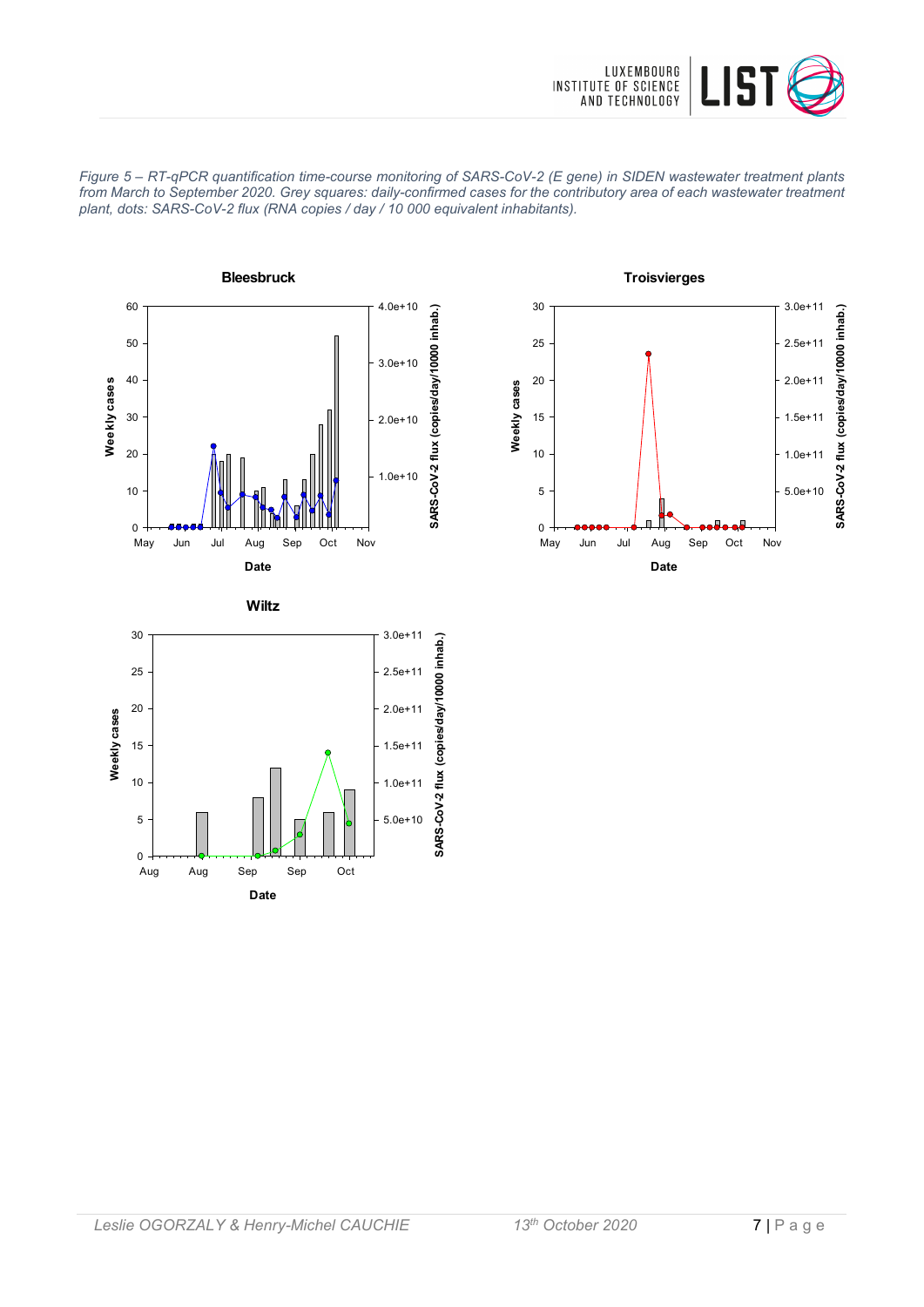

#### *Table 3- Timing of sewage sampling*

| Wastewater<br><b>Treatment</b><br>Plant | Nominal capacity<br>(eq. inhabitants)<br>Nominal | Inhabitants<br>connected | 2019 | Week <sub>3</sub> | $\overline{ }$<br>Week <sup>-</sup> | Ō<br>Week      | $\overline{\phantom{0}}$<br>$\overline{\phantom{0}}$<br>Week | $\overline{4}$<br>Week | 15<br>Week     | 9T<br>Week                | H<br>Week      | $\frac{8}{2}$<br>Week | $\mathfrak{a}$<br>Week    | $\overline{c}$<br>Week    | $\overline{z}$<br>Week    | 22<br>Week | 23<br>Week | $\overline{24}$<br>Week | 25<br>Week   | 92<br>Week   | 27<br>Week                | 28<br>Week | $_{29}$<br>Week | ႙<br>Week                 | ಸ<br>Week | $\mathfrak{L}$<br>Week    | 33<br>Week                | 54<br>Week | 55<br>Week                | 36<br>Week                | $\omega$<br>Week | 38<br>Week                | 39<br>Week   | $\overline{a}$<br>Week    | $\overline{4}$<br>Week | <b>Total samples</b> |
|-----------------------------------------|--------------------------------------------------|--------------------------|------|-------------------|-------------------------------------|----------------|--------------------------------------------------------------|------------------------|----------------|---------------------------|----------------|-----------------------|---------------------------|---------------------------|---------------------------|------------|------------|-------------------------|--------------|--------------|---------------------------|------------|-----------------|---------------------------|-----------|---------------------------|---------------------------|------------|---------------------------|---------------------------|------------------|---------------------------|--------------|---------------------------|------------------------|----------------------|
| Beggen                                  | 210000                                           | 139731                   |      |                   |                                     |                |                                                              | $\mathsf{x}$           | $\mathsf{x}$   | $\mathsf{x}$              | X              | x                     | X                         | $\boldsymbol{\mathsf{x}}$ | X                         | X          | X          | X                       | X            | X            | $\mathbf{x}$              | x          | X               | $\boldsymbol{\mathsf{x}}$ | x         | $\boldsymbol{\mathsf{x}}$ | $\boldsymbol{\mathsf{x}}$ | x          | $\mathsf{x}$              | $\boldsymbol{\mathsf{x}}$ | X                | $\boldsymbol{\mathsf{x}}$ | $\mathsf{x}$ | $\boldsymbol{\mathsf{x}}$ | x                      | 28                   |
| Bettembourg                             | 95000                                            | 53606                    |      |                   |                                     |                |                                                              |                        |                |                           |                |                       |                           | x                         | x                         | X          | x          | X                       | X            | X            | $\boldsymbol{\mathsf{x}}$ | x          | X               | X                         | x         | X                         | $\boldsymbol{\mathsf{x}}$ | x          | X                         | X                         | x                | $\boldsymbol{\mathsf{x}}$ | $\mathsf{x}$ | X                         | X                      | 22                   |
| Schifflange                             | 90000                                            | 68143                    | X    | X                 | x                                   | X              | X                                                            | X                      | x              | $\boldsymbol{\mathsf{x}}$ | X              | x                     | $\boldsymbol{\mathsf{x}}$ | x                         | x                         | X          | x          | X                       | X            | x            | X                         | x          | x               | $\boldsymbol{\mathsf{x}}$ | x         | X                         | $\boldsymbol{\mathsf{x}}$ | x          | X                         | X                         | x                | X                         | X            | X                         | x                      | 36                   |
| Bleesbrück                              | 80000                                            | 30930                    |      |                   |                                     |                |                                                              |                        |                |                           |                |                       |                           |                           | $\mathsf{x}$              | X          | x          | x                       | $\pmb{\chi}$ | X            | $\boldsymbol{\mathsf{x}}$ | x          |                 | $\boldsymbol{\mathsf{x}}$ | x         | X                         | $\boldsymbol{\mathsf{x}}$ | x          | $\boldsymbol{\mathsf{x}}$ | X                         | X                | $\boldsymbol{\mathsf{x}}$ | $\mathsf{x}$ | x                         | X                      | 20                   |
| Mersch                                  | 70000                                            | 30473                    |      |                   |                                     |                |                                                              |                        |                |                           |                | x                     | X                         | x                         | x                         | X          | x          | X                       | X            | X            | X                         | x          | x               | $\boldsymbol{\mathsf{x}}$ | x         | X                         | $\boldsymbol{\mathsf{x}}$ | x          | $\mathsf{x}$              | $\boldsymbol{\mathsf{x}}$ | x                | X                         | X            | X                         | x                      | 24                   |
| Pétange                                 | 50000                                            | 59481                    | X    | $\mathsf{x}$      | x                                   | X              | $\boldsymbol{\mathsf{x}}$                                    |                        |                |                           |                | X                     | X                         | x                         | $\boldsymbol{\mathsf{x}}$ | X          | x          | X                       | X            | X            | $\boldsymbol{\mathsf{x}}$ | x          | X               | $\boldsymbol{\mathsf{x}}$ | x         | X                         | $\boldsymbol{\mathsf{x}}$ | x          | $\mathsf{x}$              | $\boldsymbol{\mathsf{x}}$ | x                | $\boldsymbol{\mathsf{x}}$ | $\mathsf{x}$ | X                         | x                      | 32                   |
| Hesperange                              | 36000                                            | 15479                    |      |                   |                                     |                |                                                              |                        |                |                           |                | X                     | $\boldsymbol{\mathsf{x}}$ | x                         | x                         | X          | x          | x                       | $\pmb{\chi}$ | X            | $\boldsymbol{\mathsf{x}}$ | x          | X               | X                         | x         | X                         | $\boldsymbol{\mathsf{x}}$ | x          | $\boldsymbol{\mathsf{x}}$ | X                         | x                | X                         | X            | X                         | x                      | 24                   |
| Echternach                              | 36000                                            | 7499                     |      |                   |                                     |                |                                                              |                        |                |                           |                |                       |                           |                           |                           |            |            | X                       |              |              |                           | x          | x               | $\boldsymbol{\mathsf{x}}$ | x         | X                         | $\boldsymbol{\mathsf{x}}$ | x          | X                         | $\boldsymbol{\mathsf{x}}$ | X                | X                         | $\mathsf{x}$ | X                         | x                      | 15                   |
| Uebersyren                              | 35000                                            | 18600                    |      |                   |                                     |                |                                                              |                        |                |                           |                |                       |                           |                           |                           | X          |            | X                       |              | X            |                           | x          | x               | $\boldsymbol{\mathsf{x}}$ | x         | $\mathsf{x}$              | $\mathbf{x}$              | x          | X                         | $\boldsymbol{\mathsf{x}}$ | X                | X                         | $\mathsf{x}$ | X                         | x                      | 17                   |
| Grevenmacher                            | 47000                                            | 9835                     |      |                   |                                     |                |                                                              |                        |                |                           |                |                       |                           |                           |                           | X          |            | $\mathsf{x}$            |              | $\mathsf{x}$ |                           | x          | X               | $\boldsymbol{\mathsf{x}}$ | x         | X                         | $\boldsymbol{\mathsf{x}}$ | x          | $\mathsf{x}$              | $\boldsymbol{\mathsf{x}}$ | X                | $\boldsymbol{\mathsf{x}}$ | X            | $\boldsymbol{\mathsf{x}}$ | X                      | 17                   |
| Troisvierges                            | 5000                                             | 3411                     |      |                   |                                     |                |                                                              |                        |                |                           |                |                       |                           |                           | X                         | X          | x          | X                       | $\pmb{\chi}$ |              |                           | x          |                 | X                         | x         | X                         |                           | x          |                           | $\boldsymbol{\mathsf{x}}$ | X                | x                         | X            | $\boldsymbol{\mathsf{x}}$ | x                      | 16                   |
| Boevange                                | 15000                                            | 1170                     |      |                   |                                     |                |                                                              |                        |                |                           |                |                       |                           |                           |                           |            |            |                         |              |              |                           |            |                 |                           |           |                           |                           | x          | X                         | X                         | X                | $\boldsymbol{\mathsf{x}}$ | X            | X                         | x                      | 8                    |
| Wiltz                                   | 16500                                            | 6944                     |      |                   |                                     |                |                                                              |                        |                |                           |                |                       |                           |                           |                           |            |            |                         |              |              |                           |            |                 |                           |           |                           |                           |            | X                         |                           | X                | X                         | X            | x                         | x                      | 6                    |
| Total                                   | 785500                                           | 445302                   | 8    | $\overline{2}$    | $\overline{2}$                      | $\overline{2}$ | $\overline{2}$                                               | $\overline{2}$         | $\overline{2}$ | $\overline{2}$            | $\overline{2}$ | 5                     | 5                         | 6                         | 8                         | 10         | 8          | 11                      | 8            | 9            | $\overline{7}$            | 11         | 9               | 11                        | 11        | 11                        | 10                        | 12         | 12                        | 12                        | 13               | 13                        | 13           | 13                        | 13                     | <b>265</b>           |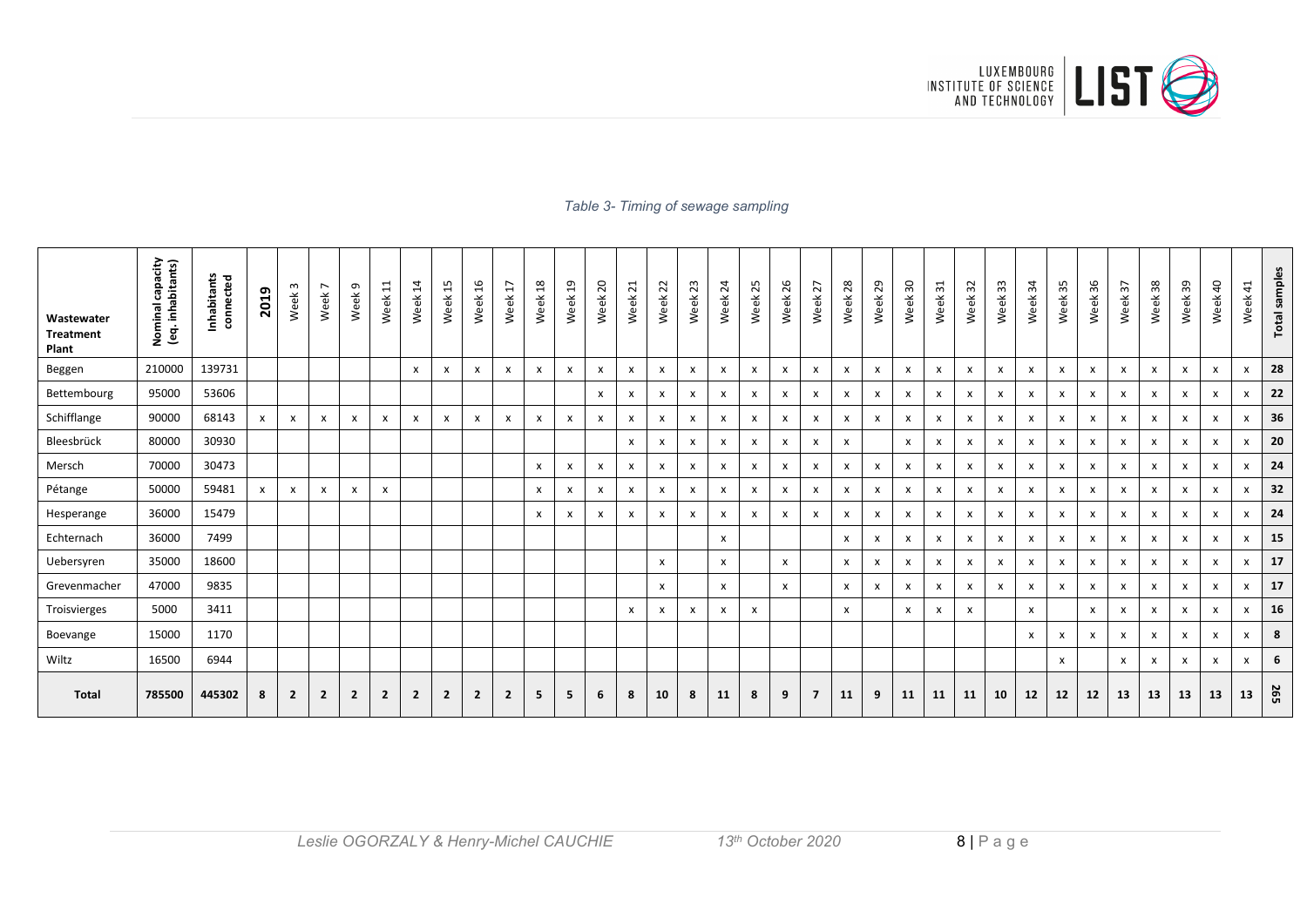# Materials and Methods



#### **Sewage samples**

From March to October 2020, up to thirteen WWTPs were sampled at the inlet of the plant according to the planning presented in Table 2. The operators of the WWTPs sampled a 24-h composite sample of 96 samples according to your own sampling procedure. Composite sample was stored at 4°C until sample processing.

#### **Sample processing**

The samples were transported to the laboratory at 4°C and viral RNA was isolated on the day of sampling. Larger particles (debris, bacteria) were removed from the samples by pelleting using centrifugation at 2,400 x g for 20 min at 4°C. A volume of 120 mL of supernatant was filtered through Amicon® Plus-15 centrifugal ultrafilter with a cut-off of 10 kDa (Millipore) by centrifugation at 3,220 x g for 25 min at 4°C. The resulting concentrate was collected and 140 µL of each concentrate was then processed to extract viral RNA using the QIAamp Viral RNA mini kit (Qiagen) according to the manufacturer's protocol. Elution of RNA was done in 60 μL of elution buffer.

## **Real-time One-Step RT-PCR**

Samples are screened for the presence of *Sarbecovirus* (*Coronaviridae, Betacoronaviruses*) and/or SARS-CoV-2 virus RNA by two distinct real-time one-step RT-PCR, one on the E gene (Envelope small membrane protein) and the second on the N gene (nucleoprotein). The E gene real-time RT-PCR can detect *Sarbecoviruses*, i.e. SARS-CoV, SARS-CoV-2 and closely related bat viruses. In the context of the COVID19 pandemic, it can be assumed that only SARS-CoV-2 strains will be detected by this assay given that SARS-CoV virus has been eradicated and other bat viruses do not commonly circulate in the human population. The E gene assay is adapted from Corman et al. [17]. The N gene real-time RT-PCR assay (N1 assay) specifically detects SARS-CoV-2 virus. It is adapted from the CDC protocol[1](#page-8-0). The two primers/probe sets are presented in Table 3. The RTqPCR protocols and reagents were all provided by the LIH.

| <b>Target</b> | <b>Primer name</b> | Primer sequence (5' to 3')                     | <b>References</b> |
|---------------|--------------------|------------------------------------------------|-------------------|
| E gene        | E Sarbeco F1       | 5-ACAGGTACGTTAATAGTTAATAGCGT-3                 | Corman et al.,    |
|               | E Sarbeco R2       | 5-ATATTGCAGCAGTACGCACACA-3                     | 2020              |
|               | E Sarbeco P1       | 5'-FAM-ACACTAGCCATCCTTACTGCGCTTCG-BHQ1         |                   |
| N gene        | 2019-nCoV N1 Fw    | 5'-GAC CCC AAA ATC AGC GAA AT-3'               | <b>CDC</b>        |
|               | 2019-nCoV N1 Rv    | 5'-TCT GGT TAC TGC CAG TTG AAT CTG-3'          |                   |
|               | 2019-nCoV N1 Probe | 5'-FAM-ACC CCG CAT TAC GTT TGG TGG ACC-BHQ1-3' |                   |

#### *Table 4 – RT-qPCR primer-probe sets*

Each reaction contained 5 μL of RNA template, 5 μL of TaqPath 1-step RT-qPCR MasterMix (A15299, Life Technologies), 0.5 µL of each primer (20 µM) and probe (5 µM) and the reaction volume was adjusted to a final volume of 20 μL with molecular biology grade water. Thermal cycling reactions were carried out at 50 °C for 15 min, followed by 95 °C for 2 min and 45 cycles of 95 °C for 3 sec and 58°C (E gene) or 53°C (N gene) for 30 sec using a Viia7 Real-Time PCR Detection System (Life Technologies). Reactions were considered positive (limit of detection – LOD) if the cycle threshold (Ct value) was below 40 cycles.

<span id="page-8-0"></span><sup>1</sup> https://www.cdc.gov/coronavirus/2019-ncov/downloads/rt-pcr-panel-primer-probes.pdf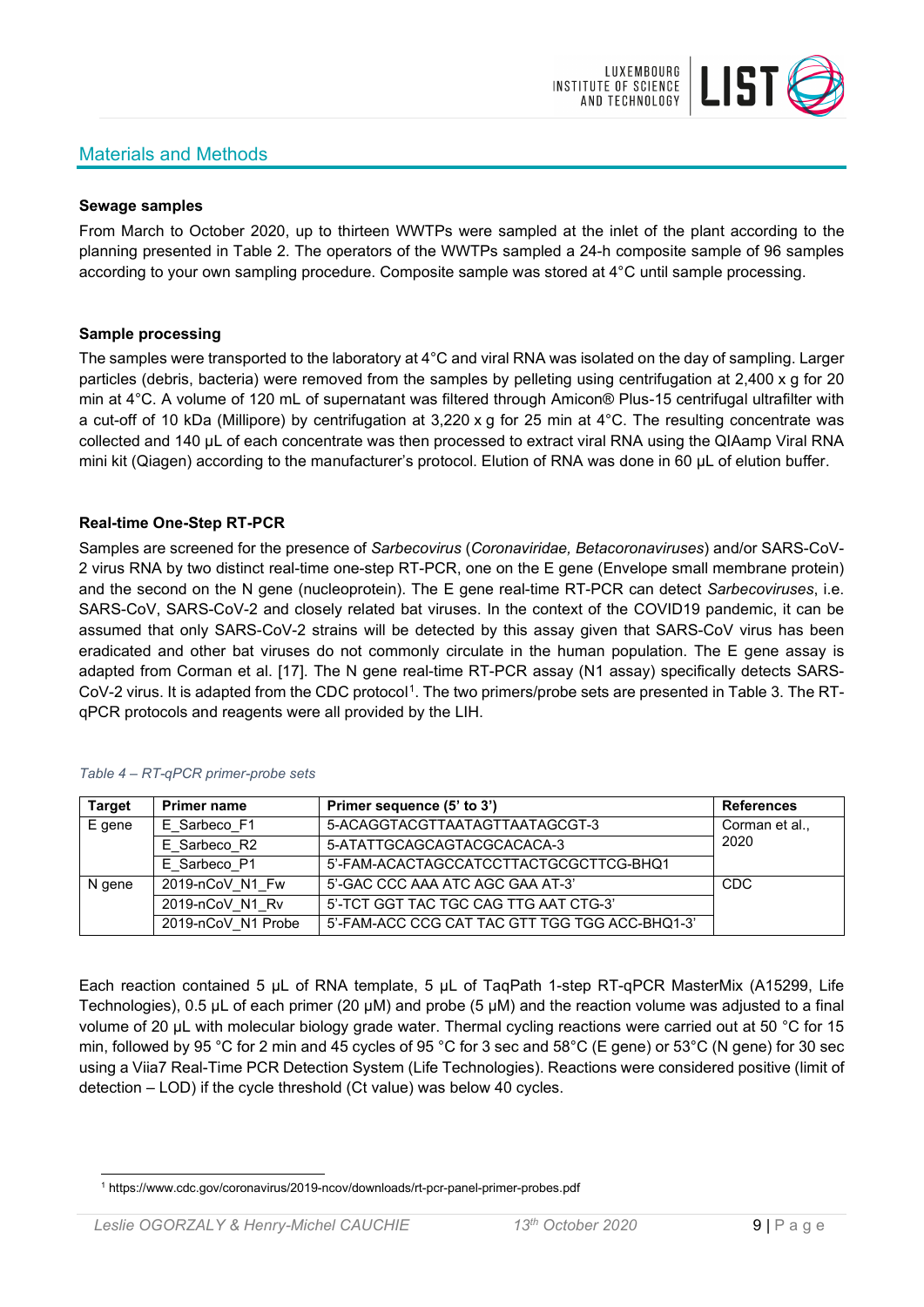

## **Controls**

A non-target RNA fragment commercially available (VetMAX™ Xeno™ IPC and VetMAX™ Xeno™ IPC Assay, ThermoFischer Scientific) was added to the viral RNA extract from sewage concentrates as an internal positive control (IPC). This IPC-RNA is used to control the performance of the RT-qPCR (E gene) and to detect the presence of RT-qPCR inhibitors.

Viral RNA copies quantification of both targeting genes in wastewater samples was performed using RT-qPCR standard curves generated using EDX SARS-CoV-2 Standard (Biorad). This standard is manufactured with synthetic RNA transcripts containing 5 targets (E, N, S, ORF1a, and RdRP genes of SARS-CoV-2, 200,000 copies/mL each).Using such a standard, the limits of quantification (LOQ) of both RT-qPCR assays were estimated to 1 RNA copy per reaction (Figure 6).



*Figure 6 – RT-qPCR standard curves established for both targeting genes (E gene and N gene) of SARS-CoV-2 using a commercially available standard (Biorad).*

## **Data interpretation**

A sample is declared positive for the presence of SARS-CoV-2 if both targets (E and N gene) are detected with Ct values less than or equal to the LOQ. If only one target is detected or if target genes are detected with Ct values between the LOD and the LOQ, samples are reported as presumptive positive (+/-). A sample is declared negative when no target genes are detected (Ct values superior to the LOD).

In case of presumptive positive, sample is tested again using another RT-qPCR detection assay (Allplex 2019 nCoV Assay, Seegene). This commercially available detection kit is a multiplex real-time RT-PCR assay for simultaneous detection of three target genes of SARS-CoV-2 in a single tube. The assay is designed to detect RdRP and N genes specific for SARS-CoV-2, and E gene specific for all *Sarbecovirus* including SARS-CoV-2.

As shown in Figure 7, a good linear relationship  $(R^2: 0.92)$  was obtained between the SARS-CoV-2 RNA concentrations estimated using the E gene and the N gene, respectively. Therefore, only the E gene results were presented in this report.